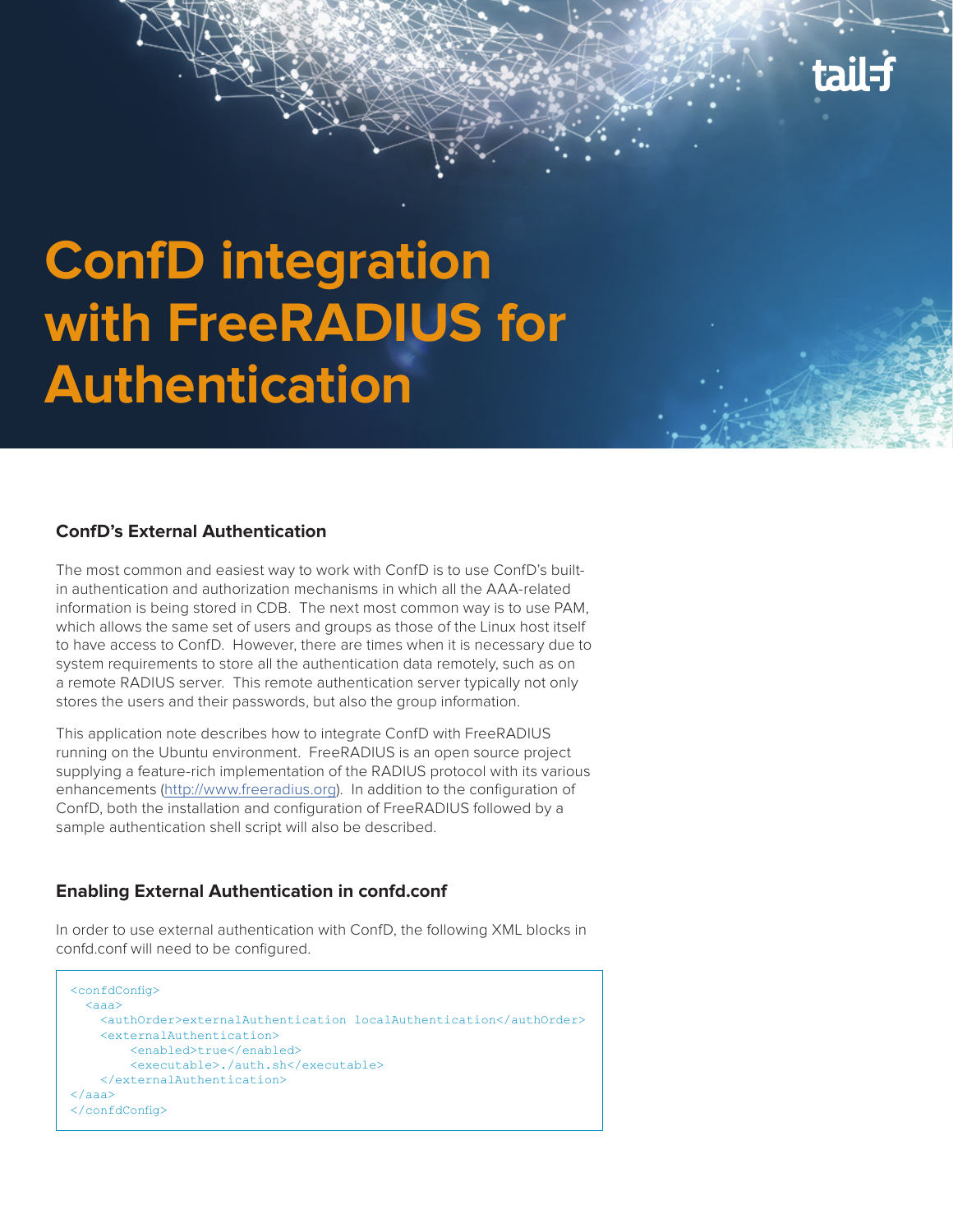/confdConfig/aaa/authOrder is used to define the order in which ConfD will follow to authenticate a user. The default order is "localAuthentication pam externalAuthentication". Since we would like to use external authentication here, we will change the order to "externalAuthentication localAuthentication". If the user credentials don't exist in external authentication, then local authentication will be consulted. As we are not working with PAM at this time, we will take it out of the authOrder setting.

Setting /confdConfig/aaa/externalAuthentication/enabled to true will enable external authentication.

/confdConfig/aaa/externalAuthentication/executable is used to define the name of the executable to be invoked to authenticate a user. The executable will receive the username and the clear text password on its standard input in the format "[\${USER};\${PASS};]\n". For example, if user is "bob" and password is "secret", the executable will receive the string "[bob;secret;]" followed by a newline on its standard input. The program must parse this line from ConfD.

Refer to the confd.conf(5) man page for more information on other AAA-related settings.

#### **External Authentication Executable**

The task of the external authentication program as defined in confd.conf is to authenticate the user and also provide the user to groups mapping information to ConfD. For example, the program could be a RADIUS client which utilizes some proprietary vendor attributes to retrieve the groups of the user from the RADIUS server. If authentication is successful, the program should write "accept" followed by a space-separated list of groups the user is a member of, and additional information as described below.

For example, if user "bob" attempts to login over SSH using the password "secret", and external authentication is enabled, ConfD will invoke the configured executable and write "[bob;secret;]\n" on the stdin stream for the executable. Assuming that Bob is a member of the "admin" and the "lamers" groups, the program should write "accept admin lamers \$uid \$gid \$supplementary\_gids \$HOME\n" on its standard output and then exit.

Thus the format of the output from an external authentication program when authentication is successful should be:

"accept \$groups \$uid \$gid \$supplementary\_gids \$HOME\n"

Where

- **•** \$groups is a space separated list of the group names the user is a member of.
- **•** \$uid is the UNIX integer user id ConfD should use as default when executing commands for this user.
- **•** \$gid is the UNIX integer group id ConfD should use as default when executing commands for this user.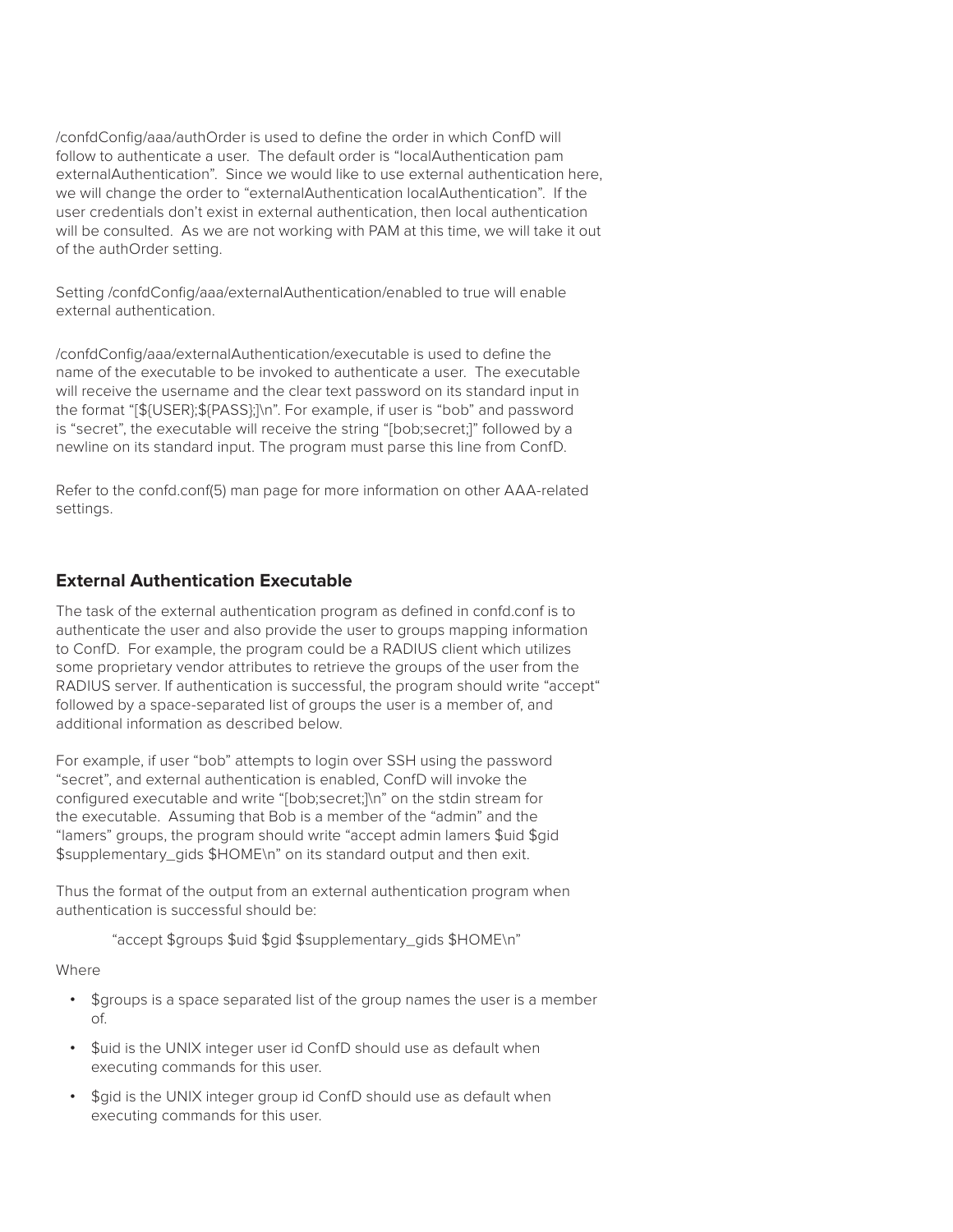- **•** \$supplementary\_gids is a (possibly empty) space separated list of additional UNIX group ids the user is also a member of.
- **•** \$HOME is the directory which should be used as HOME for this user when ConfD executes commands on behalf of this user.



If authentication failed, the program should write "reject" or "abort", possibly followed by a reason for the rejection, and a trailing newline. For example, "reject Bad password\n" or just "abort\n". The difference between "reject" and "abort" is that with "reject", ConfD will try subsequent mechanisms configured for /confdConfig/aaa/authOrder in confd.conf (if any), while with "abort", the authentication fails immediately. Thus "abort" can prevent subsequent mechanisms from being tried, but when external authentication is the last mechanism (as in the default order), it has the same effect as "reject". Refer to the "External authentication" section of "The AAA infrastructure" chapter in the ConfD User Guide for more discussion on this.

### **Install FreeRADIUS from pre-built binary package**

The pre-built FreeRADIUS package can be installed by using the following command on Ubuntu:

```
$ sudo apt-get install freeradius
```
The version of FreeRADIUS being used here is 2.2.8 built on April 5, 2016 running on Ubuntu 16.04 Desktop version.

#### **Configuring FreeRADIUS with proprietary vendor attributes**

In order for FreeRADIUS to be able to respond with the group information as required by ConfD, its dictionary file will need to be configured similar to the following:

- 1. Ensure that you are root or use sudo to edit the configuration files
- 2. Add the following line to /usr/share/freeradius/dictionary:

\$INCLUDE dictionary.tailf

3. Create a file called /usr/share/freeradius/dictionary.tailf with the following contents: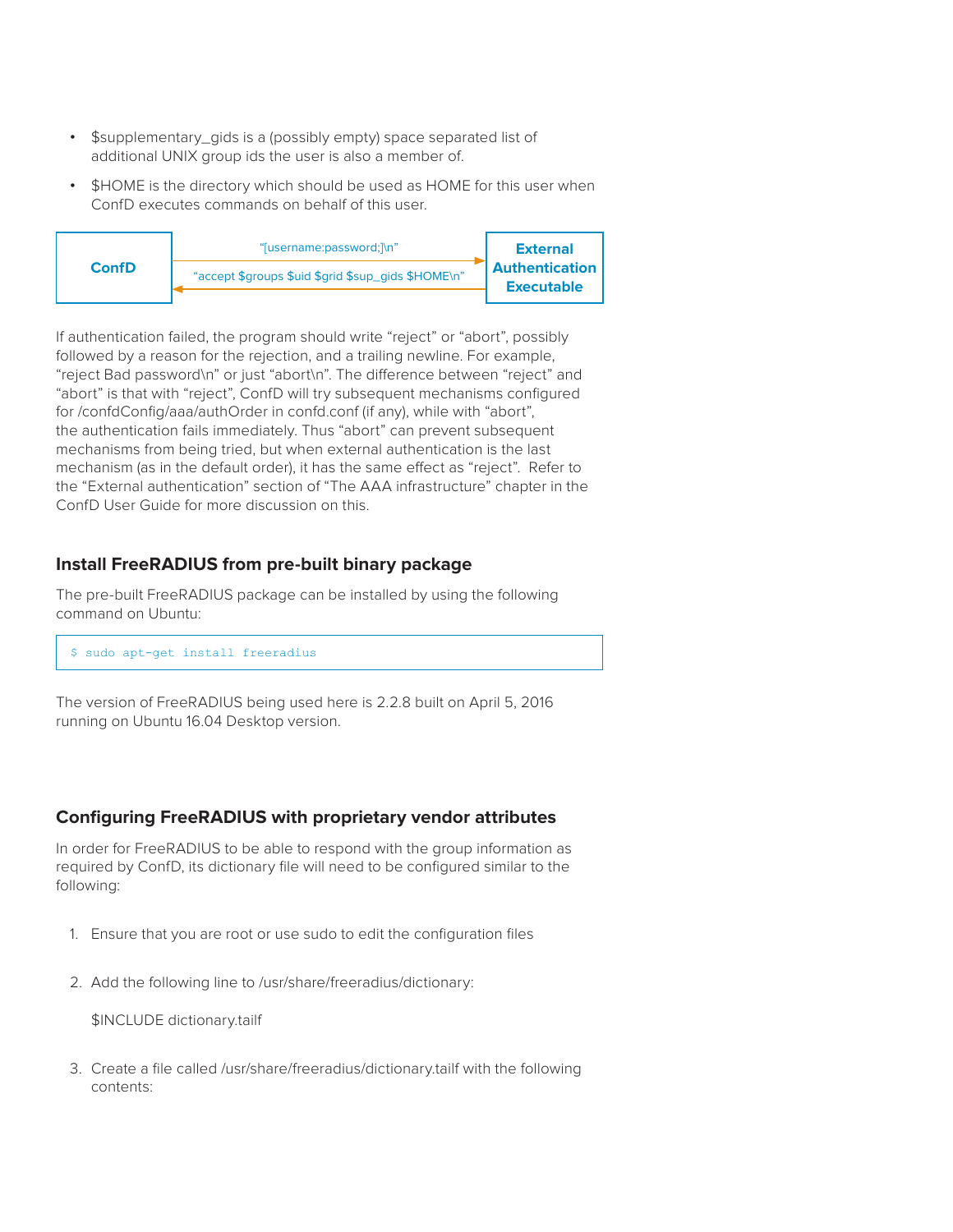| #<br>$-$ *- text $-$ *-<br>#<br>#<br>Tail-f ConfD<br>#<br>#<br>\$Id\$<br>#   |                                                                       |                                   |                                        |
|------------------------------------------------------------------------------|-----------------------------------------------------------------------|-----------------------------------|----------------------------------------|
|                                                                              |                                                                       |                                   |                                        |
| <b>VENDOR</b>                                                                | Tailf                                                                 |                                   | 88                                     |
| BEGIN-VENDOR                                                                 | Tailf                                                                 |                                   |                                        |
| <b>ATTRIBUTE</b><br><b>ATTRIBUTE</b><br><b>ATTRIBUTE</b><br><b>ATTRIBUTE</b> | Tailf-Group-Name<br>Tailf-Group-ID<br>Tailf-User-ID<br>Tailf-Home-Dir | 10<br>11<br>12 <sup>°</sup><br>13 | string<br>integer<br>integer<br>string |
| END-VENDOR Tailf                                                             |                                                                       |                                   |                                        |

Make sure that the VENDOR number (88 here) isn't being used by any other dictionary files in your FreeRADIUS setup by checking all the other vendor specific dictionary files. Otherwise, pick a different unique number.

The vendor specific attributes that are defined here correspond to the arguments that are required to be passed back to ConfD upon a successful authentication request by the external authentication program. Refer to FreeRADIUS man page on dictionary for further information.

#### **Configuring FreeRADIUS users information**

The following setup assumes that you will be using the default aaa init. xml that comes with ConfD's example set. The aaa init.xml file is being described in more detail in the "Populating AAA using CDB" section of "The AAA infrastructure" chapter in the ConfD User Guide. This aaa init.xml file is by default copied to the CDB directory by the ConfD install scripts. It defines two users, admin and oper with passwords set to admin and oper respectively.

Since localAuthentication is being configured as the lower priority authentication mechanism in the authOrder setting confd.conf in our earlier section, these local users in aaa\_init.xml will be checked for a possible match by ConfD upon a reject response from the external authentication executable. There is also the corresponding admin and oper groups defined along with their authorization rules. These same groups and authorization rules are being used in the setup here. Refer to the "Group Membership" section in "The AAA infrastructure" chapter of the ConfD User Guide for more information on ConfD's group based AAA authorization model.

FreeRADIUS is typically set up by modifying its configuration files that are located under /etc/freeradius.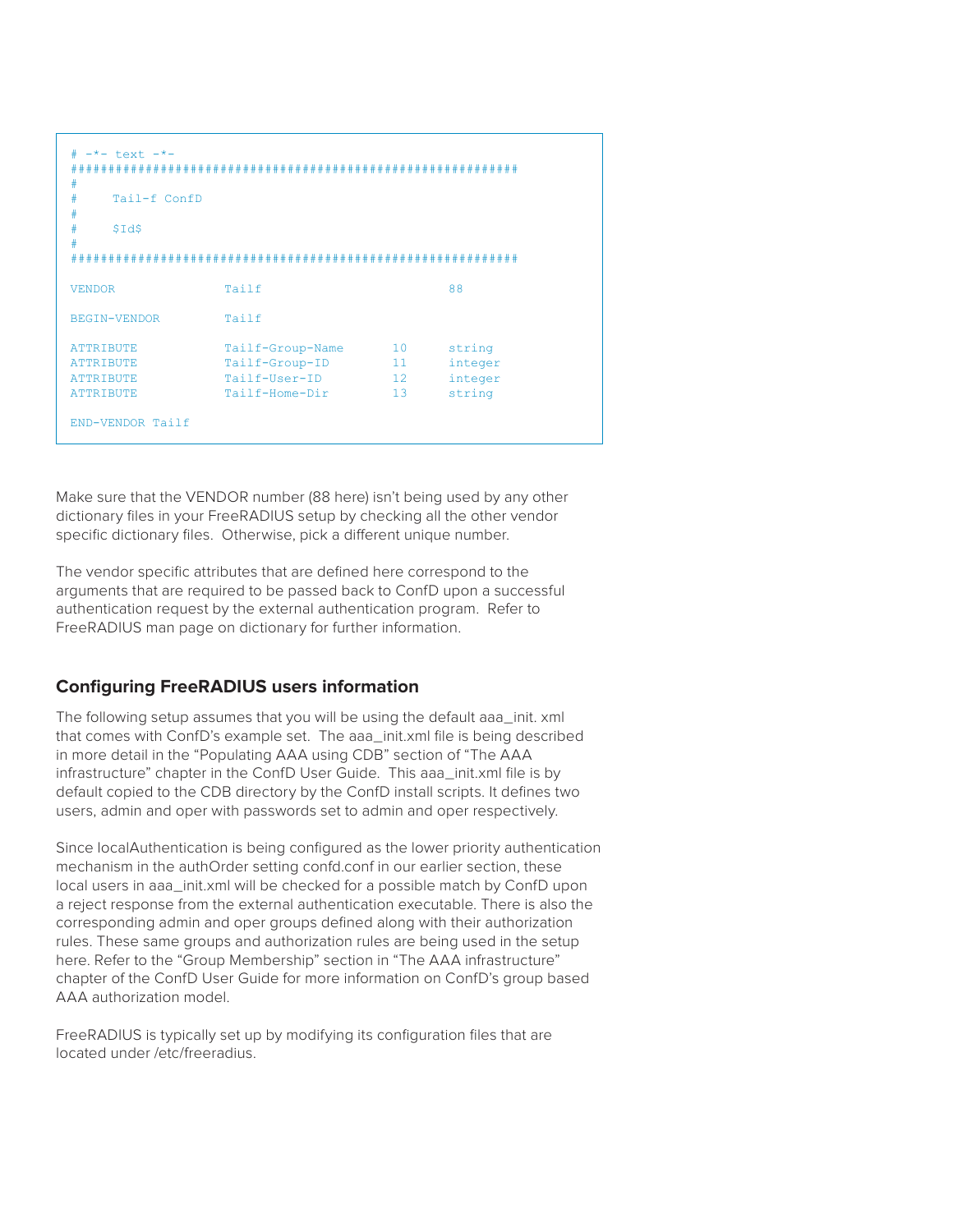- 1. Ensure that you are root or use sudo to edit the configuration files
- 2. FreeRADIUS includes a default client called localhost. This client can be used by client programs on the localhost to help with troubleshooting and testing. Confirm that the following entry exists in the clients.conf file:

```
client localhost {
   ipaddr = 127.0.0.1
   secret = testing123
   require message authenticator = no
   nastype = other
}
```
3. Define admin as a FreeRADIUS test user. Add the following lines at the top of the users file. Make sure the second and third lines are indented by a single tab character:

```
"admin" Cleartext-Password := "admin"
Tailf-Group-Name = "admin",
Tailf-Group-ID = 2,
Tailf-User-ID = 3,
Tailf-Home-Dir = "/usr/admin",
Reply-Message = "Hello, %{User-Name}"
```
You are free to choose any other username and password to be assigned to the admin group instead of admin/admin.

#### **Performing a simple test using radtest**

To make all of the previous configuration changes take effect, FreeRADIUS needs to be restarted. In order to make debugging easier, it is recommended to stop and restart freeradius with the –X option.

Check to see if freeradius has indeed been stopped by the first command using the ps command (ps aux | grep freeradius) before executing the second command. If it hasn't been stopped, you will need to force it to shutdown by

```
$ sudo /etc/init.d/freeradius stop
$ sudo freeradius -X
```
using "kill -9 \$(pidof freeradius)".

1. Ensure that FreeRADIUS has started correctly by confirming that the last line on your screen says the following:

Ready to process requests.

2. Authenticate the admin user using the following command:

\$ radtest admin admin 127.0.0.1 100 testing123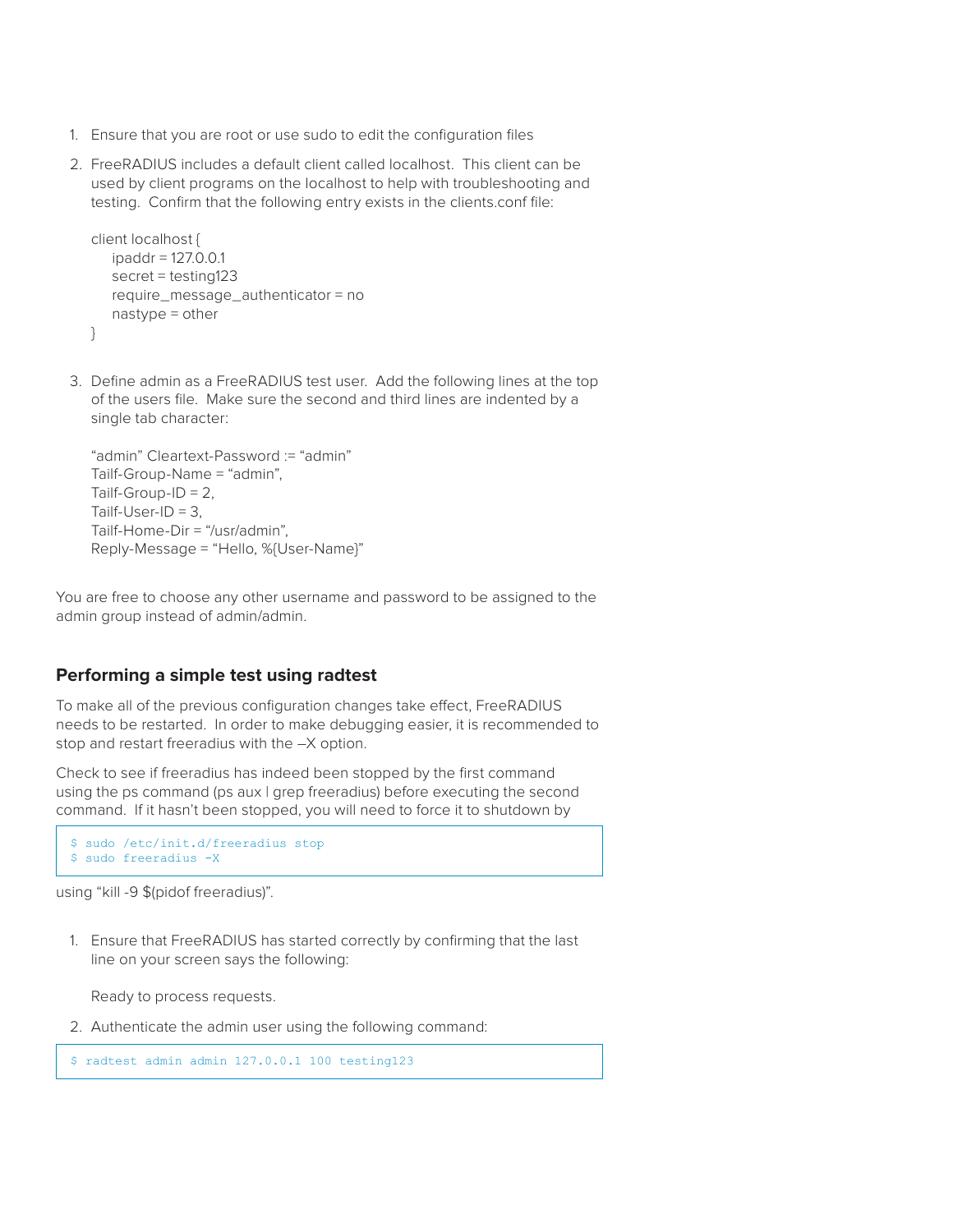Radtest is a RADIUS client test tool that comes with FreeRADIUS. The first argument is the user name (admin). The second argument is the password (admin). The third argument is the server address (127.0.0.1). The fourth argument is the nas-port-number (100). This value isn't important here but is required to be present. The fifth argument is the shared secret (testing123) for the client as defined in clients.conf.

- 3. The debug output of the FreeRADIUS server will show how the Access-Request packet arrives and how the FreeRADIUS server responds with the Access-Accept packet.
- 4. Radtest will also show the response from the FreeRADIUS server as follows:

Sending Access-Request of id 151 to 127.0.0.1 port 1812 User-Name = "admin" User-Password = "admin" NAS-IP-Address = 127.0.1.1  $NAS-Port = 100$ Message-Authenticator = 0x00000000000000000000000000000000

```
rad_recv: Access-Accept packet from host 127.0.0.1 port 1812, id=151, 
length=89
Tailf-Group-Name = "admin"
Tailf-Group-ID = 2Tailf-User-ID = 3
Tailf-Home-Dir = "/usr/admin"
Reply-Message = "Hello, admin"
```
#### **External Authentication Shell script using radtest**

Here is a sample shell script that first extracts the user name and password from the stdin and pass them into a radtest request. It then parses the response from radtest in order to be able to write the proper stdout response back to ConfD.

```
#!/bin/sh
#
# Reads username and password information from ConfD and invokes RADIUS 
to
# perform external authentication
#
# input format: [username;password]
#
read line
username=`echo $line | cut -d '[' -f2 | cut -d ';' -f1`
password=`echo $line | cut -d '[' -f2 | cut -d ';' -f2`
radtest $username $password 127.0.0.1 100 testing123 | sed -n '7,$p' |
\left\{ \right.read line
     RESPONSE="Access-Accept"
     if echo "$line" | grep -q "$RESPONSE"; then
             #processing line with group name info
             read line
             group name=`echo $line | cut -d'=' -f2 | sed -e
's/^[[:space:]]*//'`
```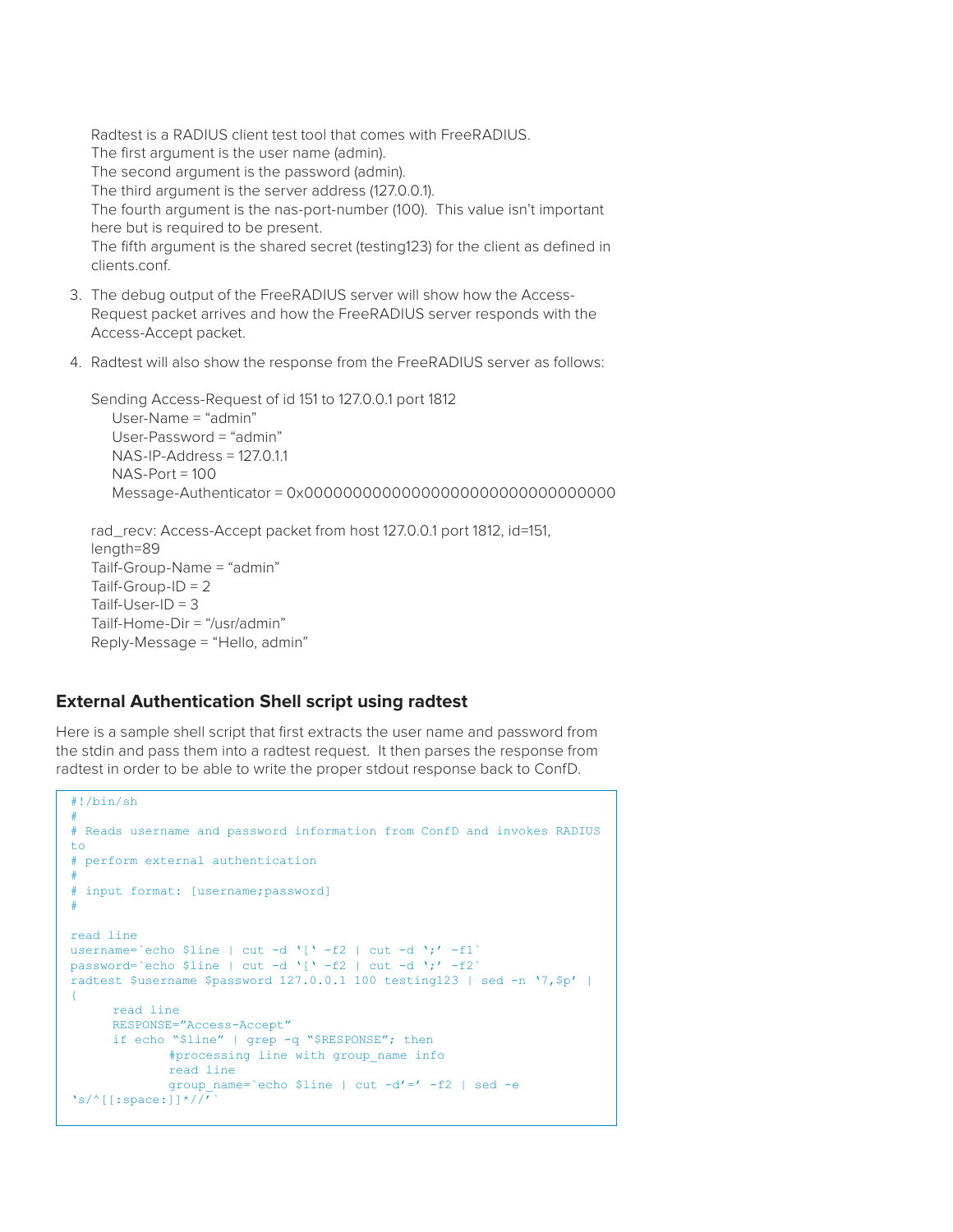```
#processing line with group_id info
              read line
              group_id=`echo $line | cut -d'=' -f2 | sed -e 
's/^[[:space:]]*//'`
              #processing line with user_id info
              read line
              user id='echo $line | cut -d'=' -f2 | sed -e
's/<sup>^</sup>[[:space:]]*/\sqrt{/'}#processing line with user_id info
              read line
              home dir=`echo $line | cut -d'=' -f2 | sed -e
's/<sup>^</sup>[[:space:]]*/\sqrt{/'}echo "accept $group name $group id $user id $home dir
else
              echo "reject bad username and/or password" 
     fi
}
```
The above sample script isn't meant to be production quality. On the contrary, a lot of assumptions are being made in order to simplify it. There is only 1 group being assigned to each authenticated user. All of the vendor specific attributes from the RADIUS responses always appear in the same order and their names are not checked.

In addition to shell scripts, the external authentication executable can also be written as a C program.

## **Running ConfD with External Authentication using FreeRADIUS**

To test the script from the previous section, you can modify any one of the examples in the ConfD's example set with the confd.conf settings according to the "enabling External Authentication in confd.conf" section of this document. Make a copy of the script in the previous section, save it as auth.sh and put it under one of the example directories. Make sure to change the permission of auth.sh to be an executable ("chmod a+x auth.sh").

A simple test to run after the example has been started with "make start" is as follows:

\$ netconf-console --hello

The default username and password as used by netconf-console is admin/ admin. You can monitor the FreeRADIUS server's debug output for the RADIUS protocol exchanges. Any errors in the responses from the external authentication program will be logged in confd.log. Any successful logins will be logged in audit.log. You can also test for the rejected case by supplying the incorrect username and/or password using the --user and --password options of netconf-console.